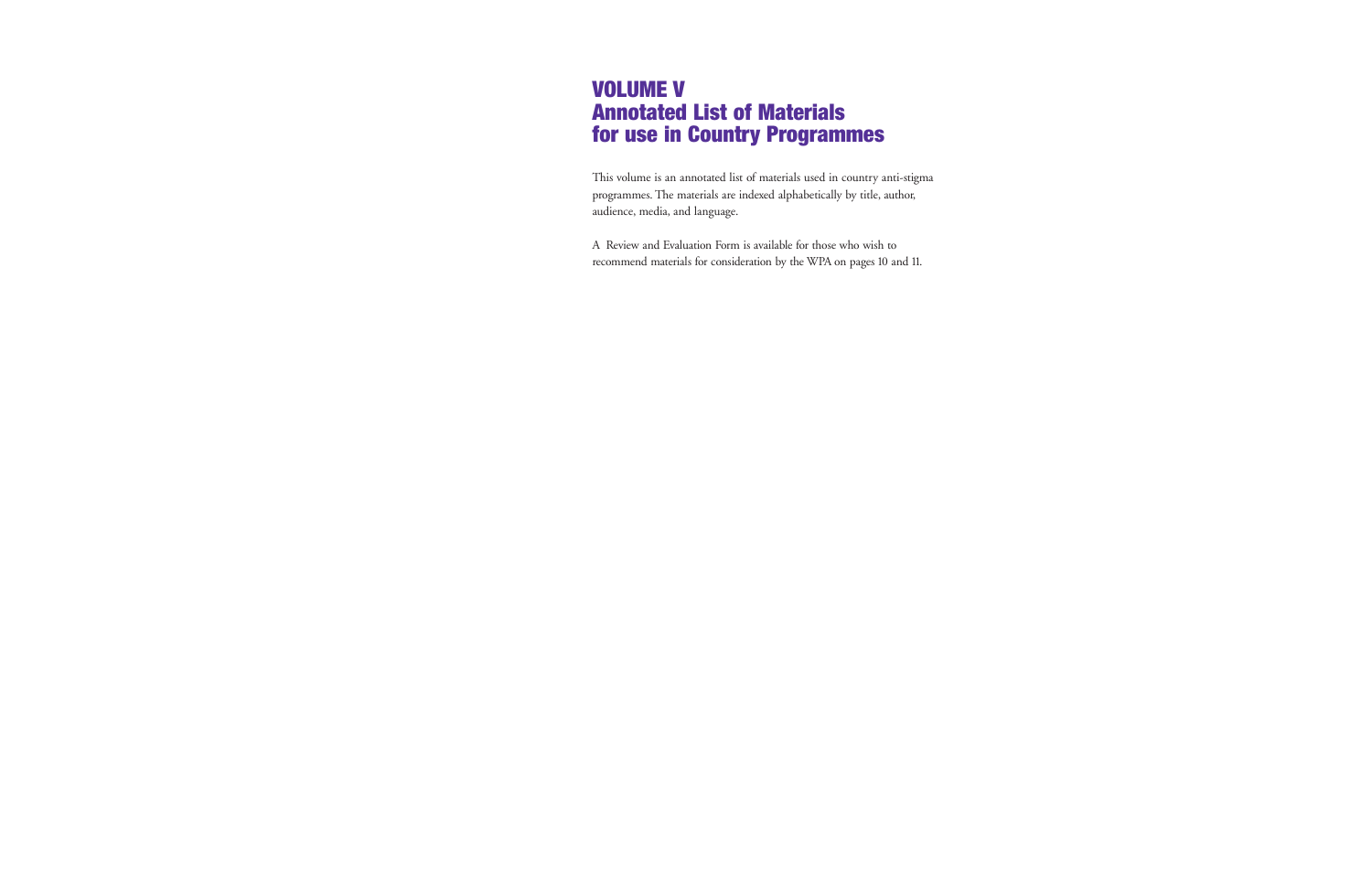|                                                                                                                                           | author                                                      | language           | media       | audience                                      | page         |
|-------------------------------------------------------------------------------------------------------------------------------------------|-------------------------------------------------------------|--------------------|-------------|-----------------------------------------------|--------------|
| A Beautiful Mind: Genius, Schizophrenia<br>and Recovery in the Life of Nobel Laureate<br>John Forbes Nash, Jr.                            | Nasar, Sylvia                                               | English            | <b>Book</b> | General                                       | 1            |
| <b>Coping With Schizophrenia:</b><br><b>A Guide for Families</b>                                                                          | Mueser, Kim T.; Gingerich, Susan                            | English            | <b>Book</b> | Families                                      | 1            |
| <b>Edge of Madness:</b><br><b>Living With Schizophrenia</b>                                                                               | Snyder, Paula                                               | English            | <b>Book</b> | General, Consumers                            | $\mathbf{2}$ |
| <b>Families Coping With Schizophrenia:</b><br>A Practitioner's Guide to Family Groups                                                     | Atkinson, Jaqueline M.;<br>Coia, Denise A.                  | English            | <b>Book</b> | Practitioner/Provider                         | $\mathbf{2}$ |
| <b>Full of Sound and Fury:</b><br>Living with Schizoprhenia                                                                               |                                                             | English            | Video       | General, Families,<br>Consumers               | 8            |
| <b>Humming Whispers</b>                                                                                                                   | Johnson, Angela                                             | English            | <b>Book</b> | Teens, Family                                 | 6            |
| <b>Living and Working With Schizophrenia</b>                                                                                              | Plummer, E.; Seeman, M.V.<br>Thornton, J.F.; Jeffries, J.J. | English            | <b>Book</b> | Consumers, Families,<br>Employer, Educators   | 3            |
| <b>Media and Mental Illness</b>                                                                                                           | Philo, Greg                                                 | English            | <b>Book</b> | Practitioner/Provider                         | 3            |
| One in Five: Living With Mental Illness                                                                                                   |                                                             | English            | Video       | General                                       | 8            |
| <b>Schizophrenia: A Handbook for Families</b>                                                                                             | Schizophrenia Society of Canada                             | English/<br>French | <b>Book</b> | Consumers, Families                           | 4            |
| <b>Schizophrenia: Breaking Down Barriers</b>                                                                                              | Holliday, Stephen G.; Ancill, R.J.;<br>MacEwan, G.W.        | English            | Book        |                                               | 4            |
| Schizophrenia; The Positive Perspective: In<br>Search of Dignity for Schizophrenic People                                                 | Chadwick, Peter K.                                          | English            | <b>Book</b> | Practitioner/Provider                         | 4            |
| <b>Social Firm Handbook</b>                                                                                                               | Grove, B.; Freudenberg, M.<br>Harding, A.; O'Flynn D.       | English            | <b>Book</b> | Families, Consumers,<br>Practitioner/Provider | 5            |
| <b>Surviving Schizophrenia: A Manual for</b><br><b>Families, Consumers, and Providers</b>                                                 | Torrey, E. Fuller                                           | English            | <b>Book</b> | Families, Consumers,<br>Practitioner/Provider | 5            |
| Tell Me I'm Here                                                                                                                          | Deveson, Anne                                               | English            | <b>Book</b> | Families                                      | 5            |
| The Family Face of Schizophrenia: True<br><b>Stories of Mental Illness With Practical</b><br><b>Advice from America's Leading Experts</b> | Backlar, Patricia                                           | English            | <b>Book</b> | Families                                      | 2            |
| <b>Through Madness</b>                                                                                                                    | Rosenberg, Kenneth Paul, M.D.                               | English            | Video       | General, Families,<br>Consumers               | 9<br>6       |
| When the Music's Over:<br>My Journey into Schizophrenia                                                                                   | Burke, Ross David                                           | English            | <b>Book</b> | General, Families                             |              |

## **Organized Alphabetically by Title**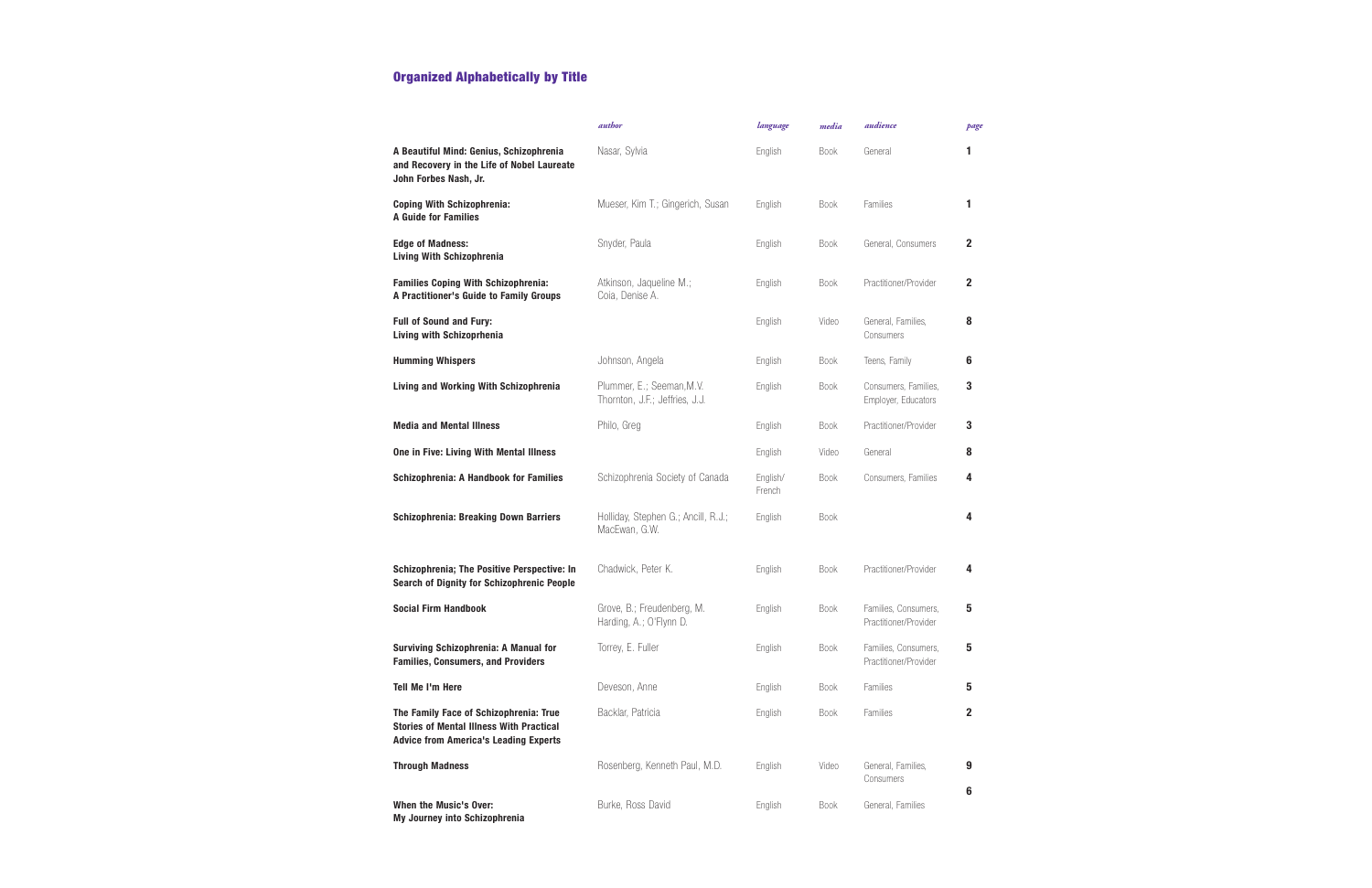|                                                              | title                                                                                                                       | language           | media       | audience                                      | page         |
|--------------------------------------------------------------|-----------------------------------------------------------------------------------------------------------------------------|--------------------|-------------|-----------------------------------------------|--------------|
| Atkinson, Jaqueline M.;<br>Coia, Denise A.                   | Families Coping With Schizophrenia:<br>A Practitioner's Guide to Family Groups                                              | English            | <b>Book</b> | Practitioner/Provider                         | $\mathbf{2}$ |
| <b>Backlar, Patricia</b>                                     | The Family Face of Schizophrenia:<br>True Stories of Mental Illness With Practical<br>Advice from America's Leading Experts | English            | <b>Book</b> | Families                                      | $\mathbf{2}$ |
| <b>Burke, Ross David</b>                                     | When the Music's Over:<br>My Journey into Schizophrenia                                                                     | English            | <b>Book</b> | General, Families                             | 6            |
| Chadwick, Peter K.                                           | Schizophrenia; The Positive Perspective:<br>In Search of Dignity for Schizophrenic People                                   | English            | <b>Book</b> | Practitioner/Provider                         | 4            |
| <b>Deveson, Anne</b>                                         | Tell Me I'm Here                                                                                                            | English            | <b>Book</b> | Families                                      | 5            |
| Grove, B.; Freudenberg, M.;<br>Harding, A.; O'Flynn, D.      | Social Firm Handbook                                                                                                        | English            | <b>Book</b> | Families, Consumers,<br>Practitioner/Provider | 5            |
| Holliday, Stephen G.; Ancill, R.J.;<br>MacEwan, G.W.         | Schizophrenia:<br><b>Breaking Down Barriers</b>                                                                             | English            | <b>Book</b> |                                               | 4            |
| Johnson, Angela                                              | Humming Whispers                                                                                                            | English            | <b>Book</b> | Teens, Family                                 | 6            |
| Mueser, Kim T.; Gingerich, Susan                             | Coping With Schizophrenia:<br>A Guide for Families                                                                          | English            | <b>Book</b> | Families                                      | 1            |
| Nasar, Sylvia                                                | A Beautiful Mind: Genius, Schizophrenia<br>and Recovery in the Life of Nobel Laureate<br>John Forbes Nash, Jr.              | English            | <b>Book</b> | General                                       | 1            |
| Philo, Greg                                                  | Media and Mental Illness                                                                                                    | English            | <b>Book</b> | Practitioner/ Provider                        | 3            |
| Plummer, E.; Seeman, M.V.;<br>Thornton, J.F.; Jeffries, J.J. | Living and Working<br>With Schizophrenia                                                                                    | English            | <b>Book</b> | Consumers, Families,<br>Employers, Educators  | 3            |
| Rosenberg, Kenneth Paul, M.D.                                | Through Madness                                                                                                             | English            | Video       | General, Families,<br>Consumers               | 9            |
| Schizophrenia Society of Canada                              | Schizophrenia:<br>A Handbook for Families                                                                                   | English/<br>French | <b>Book</b> | Families                                      | 4            |
| Snyder, Paula                                                | Edge of Madness:<br>Living With Schizophrenia                                                                               | English            | <b>Book</b> | General, Consumers                            | $\mathbf{2}$ |
| Torrey, E. Fuller                                            | Surviving Schizophrenia: A Manual for<br>Families, Consumers, and Providers                                                 | English            | <b>Book</b> | Families, Consumers,<br>Practitioner/Provider | 5            |
|                                                              | Full of Sound and Fury:<br>Living with Schizophrenia                                                                        | English            | Video       | General, Families,<br>Consumers               | 8            |
|                                                              | One In Five: Living with Mental Illness                                                                                     | English            | Video       | General                                       | 8            |

### **Organized Alphabetically by Author**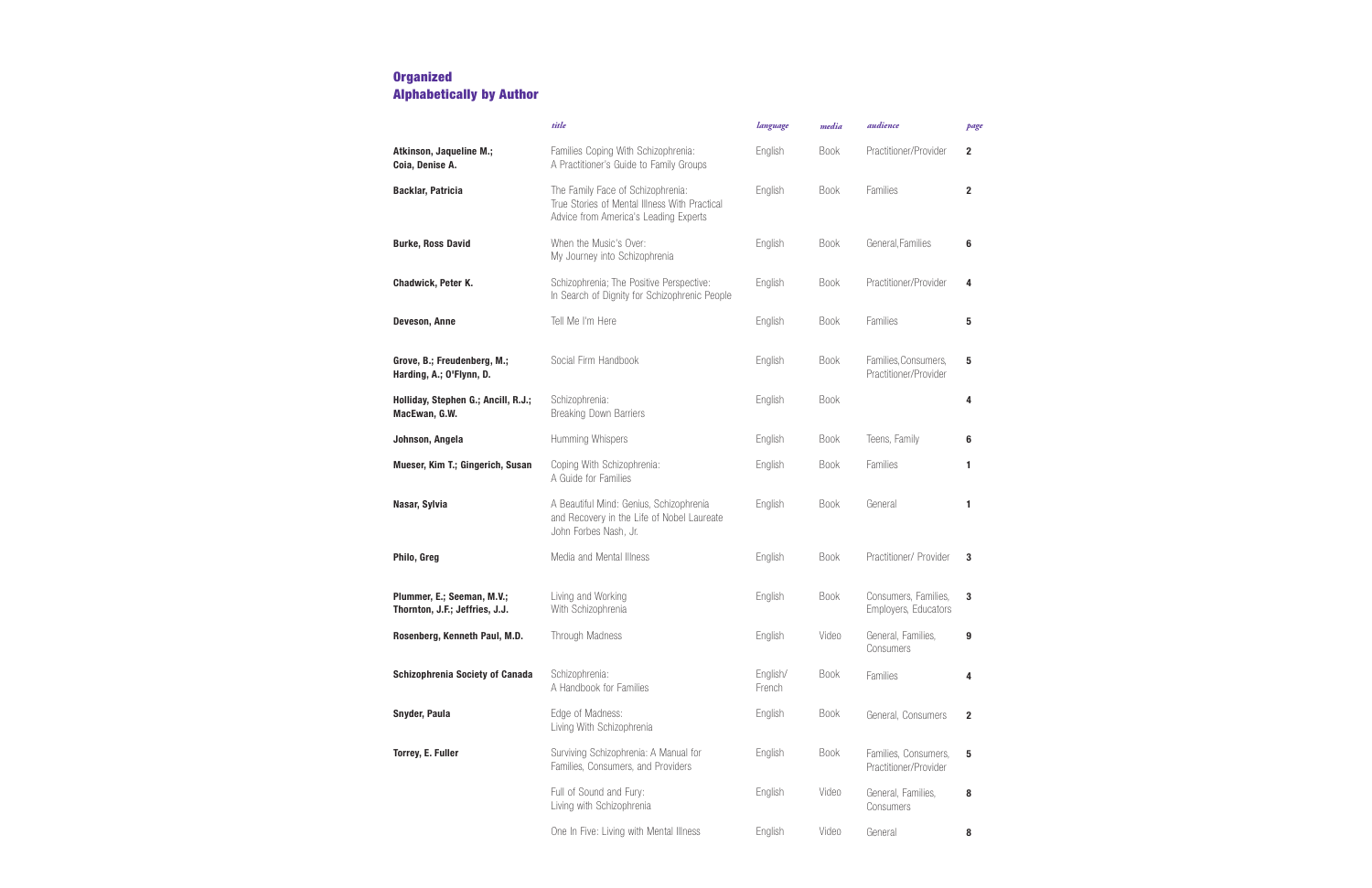|                  | title                                                                                                                       | author                                                       | media              | audience    | page         |
|------------------|-----------------------------------------------------------------------------------------------------------------------------|--------------------------------------------------------------|--------------------|-------------|--------------|
| <b>Consumers</b> | Edge of Madness: Living With Schizophrenia                                                                                  | Snyder, Paula                                                | English            | <b>Book</b> | $\mathbf{2}$ |
| <b>Consumers</b> | Full of Sound and Fury:<br>Living with Schizophrenia                                                                        |                                                              | English            | Video       | 8            |
| <b>Consumers</b> | Living and Working With Schizophrenia                                                                                       | Plummer, E.; Seeman, M.V.;<br>Thornton, J.F.; Jeffries, J.J. | English            | <b>Book</b> | 3            |
| <b>Consumers</b> | Social Firm Handbook                                                                                                        | Grove, B.; Freudenberg, M.<br>Harding, A.; O'Flynn D.        | English            | <b>Book</b> | 5            |
| <b>Consumers</b> | Surviving Schizophrenia: A Manual for<br>Families, Consumers, and Providers                                                 | Torrey, E. Fuller                                            | English            | <b>Book</b> | 5            |
| <b>Consumers</b> | Through Madness                                                                                                             | Rosenberg, Kenneth Paul, M.D.                                | English            | Video       | 9            |
| <b>Educators</b> | Living and Working With Schizophrenia                                                                                       | Plummer, E.; Seeman, M.V.<br>Thornton, J.F.; Jeffries, J.J.  | English            | <b>Book</b> | 3            |
| <b>Employers</b> | Living and Working With Schizophrenia                                                                                       | Plummer, E.; Seeman, M.V.<br>Thornton, J.F.; Jeffries, J.J.  | English            | <b>Book</b> | 3            |
| <b>Families</b>  | Coping With Schizophrenia:<br>A Guide for Families                                                                          | Mueser, Kim T.;<br>Gingerich, Susan                          | English            | <b>Book</b> | 1            |
| <b>Families</b>  | Full of Sound and Fury:<br>Living with Schizophrenia                                                                        |                                                              | English            | Video       | 8            |
| <b>Families</b>  | Living and Working With Schizophrenia                                                                                       | Plummer E.; M.V. Seeman;<br>J.F. Thornton; J.J. Jeffries     | English            | <b>Book</b> | 3            |
| <b>Families</b>  | Schizophrenia: A Handbook for Families                                                                                      | Schizophrenia Society of Canada                              | English/<br>French | <b>Book</b> | 4            |
| <b>Families</b>  | Social Firm Handbook                                                                                                        | Grove, B.; Freudenberg, M.<br>Harding, A.; O'Flynn D.        | English            | <b>Book</b> | 5            |
| <b>Families</b>  | Surviving Schizophrenia: A Manual for<br>Families, Consumers, and Providers                                                 | Torrey, E. Fuller                                            | English            | <b>Book</b> | 5            |
| <b>Families</b>  | The Family Face of Schizophrenia: True<br>Stories of Mental Illness With Practical<br>Advice from America's Leading Experts | Backlar, Patricia                                            | English            | <b>Book</b> | $\mathbf{2}$ |
| <b>Families</b>  | Through Madness                                                                                                             | Rosenberg, Kenneth Paul, M.D.                                | English            | Video       | 9            |
| <b>Families</b>  | When the Music's Over:<br>My Journey into Schizophrenia                                                                     | Burke, Ross David                                            | English            | <b>Book</b> | 6            |
| <b>Families</b>  | Tell Me I'm Here                                                                                                            | Deveson, Anne                                                | English            | Book        | 5            |
| General          | A Beautiful Mind: Genius, Schizophrenia<br>and Recovery in the Life of Nobel Laureate<br>John Forbes Nash, Jr.              | Nasar, Sylvia                                                | English            | <b>Book</b> | 1            |

### **Organized Alphabetically by Audience**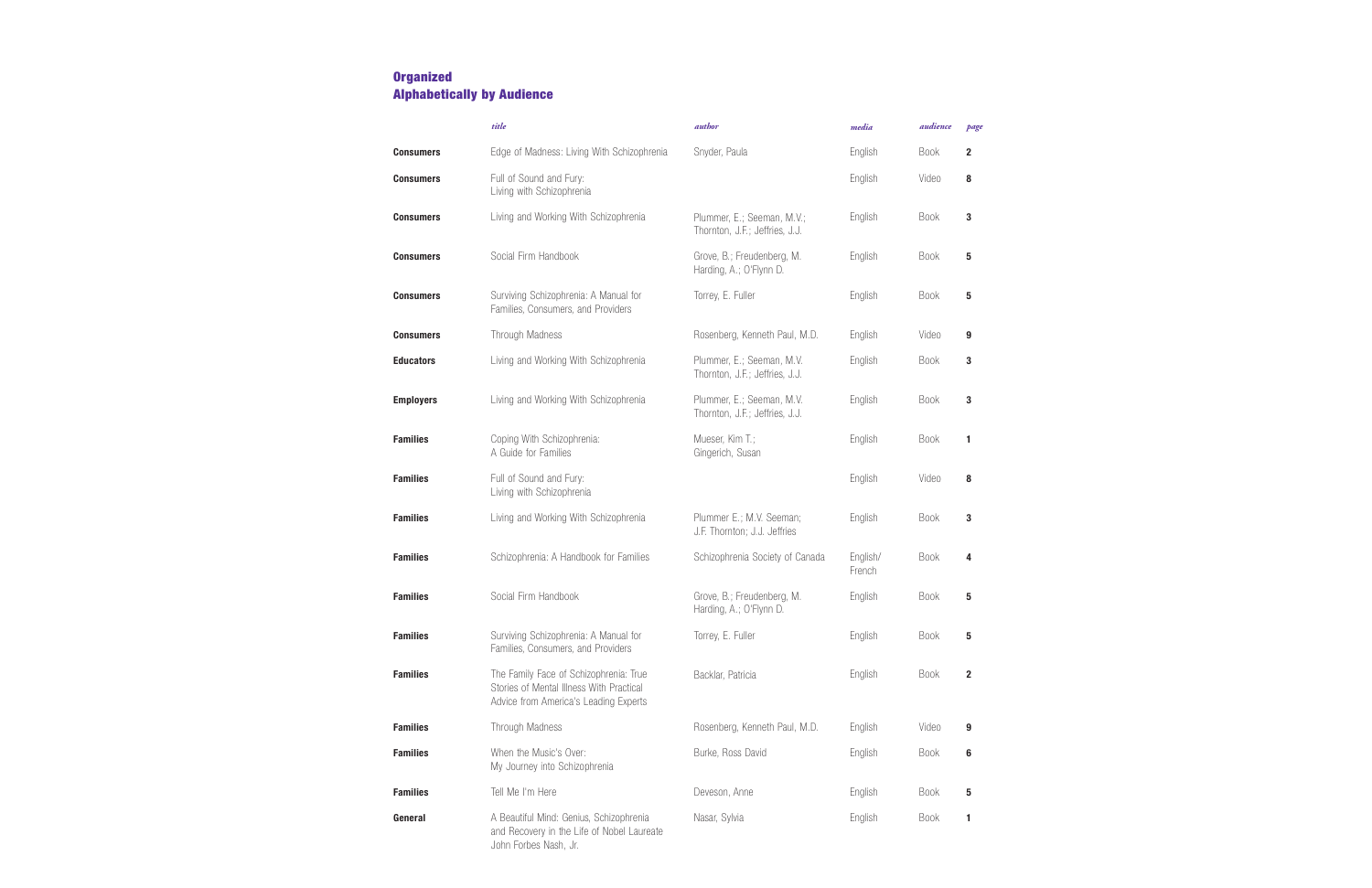|                               | title                                                                                     | <i>author</i>                                         | language | media       | page           |
|-------------------------------|-------------------------------------------------------------------------------------------|-------------------------------------------------------|----------|-------------|----------------|
| General                       | Edge of Madness: Living With Schizophrenia                                                | Snyder, Paula                                         | English  | <b>Book</b> | $\mathbf{2}$   |
| General                       | Full of Sound and Fury:<br>Living with Schizophrenia                                      |                                                       | English  | Video       | 8              |
| General                       | One in Five: Living With Mental Illness                                                   |                                                       | English  | Video       | 8              |
| General                       | Through Madness                                                                           | Rosenberg, Kenneth Paul, M.D.                         | English  | <b>Book</b> | 9              |
| General                       | When the Music's Over:<br>My Journey into Schizophrenia                                   | Burke, Ross David                                     | English  | <b>Book</b> | 6              |
| <b>Practitioner/ Provider</b> | Media and Mental Illness                                                                  | Philo, Greg                                           | English  | <b>Book</b> | 3              |
| <b>Practitioner/ Provider</b> | Social Firm Handbook                                                                      | Grove, B.; Freudenberg, M.<br>Harding, A.; O'Flynn D. | English  | <b>Book</b> | 5              |
| <b>Practitioner/ Provider</b> | Families Coping With Schizophrenia:<br>A Practitioner's Guide to Family Groups            | Atkinson, Jaqueline M.;<br>Coia, Denise A.            | English  | <b>Book</b> | $\overline{2}$ |
| <b>Practitioner/ Provider</b> | Schizophrenia; The Positive Perspective: In<br>Search of Dignity for Schizophrenic People | Chadwick, Peter K.                                    | English  | <b>Book</b> | 4              |
| <b>Practitioner/Provider</b>  | Surviving Schizophrenia: A Manual for<br>Families, Consumers, and Providers               | Torrey, E. Fuller                                     | English  | <b>Book</b> | 5              |
| <b>Teens</b>                  | Humming Whispers                                                                          | Johnson, Angela                                       | English  | <b>Book</b> | 6              |
|                               | Coping With Schizophrenia                                                                 |                                                       | English  | Video       | 1              |
|                               | Schizophrenia: Breaking Down Barriers                                                     | Holliday, Stephen G.; Ancill, R.J.;<br>MacEwan, G.W.  | English  | <b>Book</b> | 4              |

### **Organized Alphabetically by Audience, continued**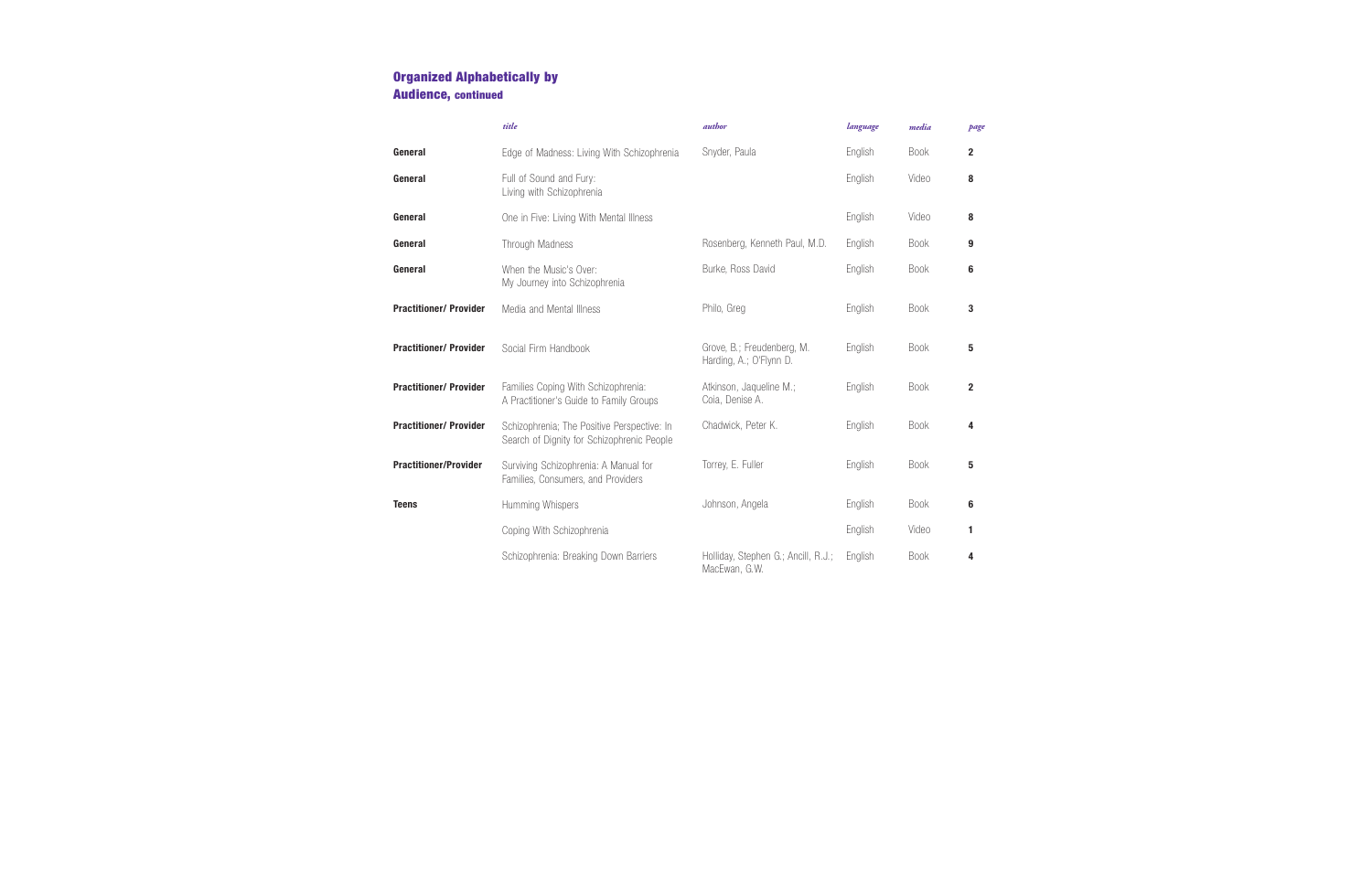|              | title                                                                                                                       | <i>author</i>                                               | language           | <b>Audience</b>                               | page         |
|--------------|-----------------------------------------------------------------------------------------------------------------------------|-------------------------------------------------------------|--------------------|-----------------------------------------------|--------------|
| <b>Book</b>  | A Beautiful Mind: Genius, Schizophrenia<br>and Recovery in the Life of Nobel Laureate<br>John Forbes Nash, Jr.              | Nasar, Sylvia                                               | English            | General                                       | 1            |
| <b>Book</b>  | Coping With Schizophrenia:<br>A Guide for Families                                                                          | Mueser, Kim T.; Gingerich, Susan                            | English            | Families                                      | 1            |
| <b>Book</b>  | Edge of Madness:<br>Living With Schizophrenia                                                                               | Snyder, Paula                                               | English            | General, Consumers                            | 2            |
| <b>Book</b>  | Families Coping With Schizophrenia:<br>A Practitioner's Guide to Family Groups                                              | Atkinson, Jaqueline M.;<br>Coia, Denise A.                  | English            | Practitioner/Provider                         | $\mathbf{2}$ |
| <b>Book</b>  | Humming Whispers                                                                                                            | Johnson, Angela                                             | English            | Teens, Family                                 | 6            |
| <b>Book</b>  | Living and Working With Schizophrenia                                                                                       | Plummer, E.; Seeman, M.V.<br>Thornton, J.F.; Jeffries, J.J. | English            | Consumers, Families,<br>Employer, Educators   | 3            |
| <b>Book</b>  | Media and Mental Illness                                                                                                    | Greg, Philo                                                 | English            | Practitioner/Provider                         | 3            |
| <b>Book</b>  | Schizophrenia: A Handbook for Families                                                                                      | Schizophrenia Society of Canada                             | English/<br>French | Families                                      | 4            |
| <b>Book</b>  | Schizophrenia: Breaking Down Barriers                                                                                       | Holliday, Stephen G.;<br>Ancill, R.J.; MacEwan, G.W.        | English            |                                               | 4            |
| <b>Book</b>  | Schizophrenia; The Positive Perspective: In<br>Search of Dignity for Schizophrenic People                                   | Chadwick, Peter K.                                          | English            | Practitioner/Provider                         | 4            |
| <b>Book</b>  | Social Firm Handbook                                                                                                        | Grove, B.; Freudenberg M.;<br>Harding A.; O'Flynn D.        | English            | Families, Consumers,<br>Practitioner/Provider | 5            |
| <b>Book</b>  | Surviving Schizophrenia: A Manual for<br>Families, Consumers, and Providers                                                 | Torrey, E. Fuller                                           | English            | Families, Consumers,<br>Practitioner/Provider | 5            |
| Book         | Tell Me I'm Here                                                                                                            | Deveson, Anne                                               | English            | Families                                      | 5            |
| <b>Book</b>  | The Family Face of Schizophrenia:<br>True Stories of Mental Illness With Practical<br>Advice from America's Leading Experts | Backlar, Patricia                                           | English            | Families                                      | $\mathbf{2}$ |
| <b>Book</b>  | When the Music's Over:<br>My Journey into Schizophrenia                                                                     | Burke, Ross David                                           | English            | General, Families                             | 6            |
| <b>Video</b> | Through Madness                                                                                                             | Rosenberg, Kenneth Paul, M.D.                               | English            | General, Families,                            | 9            |
| <b>Video</b> | Full of Sound and Fury:<br>Living with Schizophrenia                                                                        |                                                             | English            | Consumers<br>General, Families,<br>Consumers  | 8            |
| <b>Video</b> | One in Five: Living With Mental Illness                                                                                     |                                                             | English            | General                                       | 8            |

### **Organized Alphabetically by Media**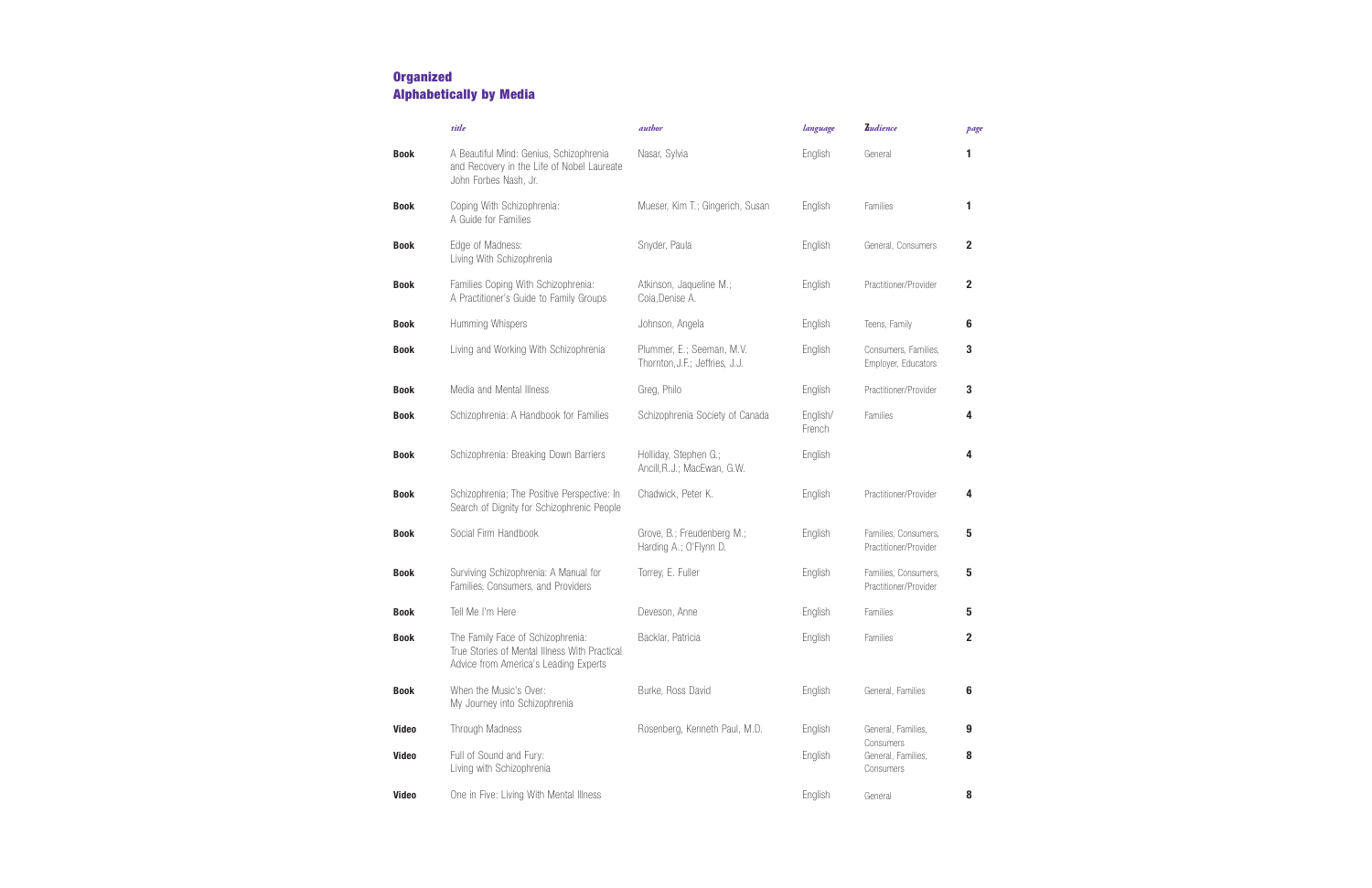|                           | title                                                                                                                       | <i>author</i>                                               | media       | audience                                      | page           |
|---------------------------|-----------------------------------------------------------------------------------------------------------------------------|-------------------------------------------------------------|-------------|-----------------------------------------------|----------------|
| <b>English</b>            | A Beautiful Mind: Genius, Schizophrenia and<br>Recovery in the Life of Nobel Laureate John<br>Forbes Nash, Jr.              | Nasar, Sylvia                                               | <b>Book</b> | General                                       | 1              |
| <b>English</b>            | Coping With Schizophrenia:<br>A Guide for Families                                                                          | Mueser, Kim T.;<br>Gingerich, Susan                         | <b>Book</b> | Families                                      | 1              |
| <b>English</b>            | Edge of Madness:<br>Living With Schizophrenia                                                                               | Snyder, Paula                                               | <b>Book</b> | General, Consumers                            | $\mathbf{2}$   |
| <b>English</b>            | Families Coping With Schizophrenia:<br>A Practitioner's Guide to Family Groups                                              | Atkinson, Jaqueline M.;<br>Coia, Denise A.                  | <b>Book</b> | Practitioner/Provider                         | $\overline{2}$ |
| <b>English</b>            | Humming Whispers                                                                                                            | Johnson, Angela                                             | <b>Book</b> | Teens, Family                                 | 6              |
| <b>English</b>            | Living and Working With Schizophrenia                                                                                       | Plummer, E.; Seeman, M.V.<br>Thornton, J.F.; Jeffries, J.J. | <b>Book</b> | Consumers, Families,<br>Employer, Educators   | 3              |
| <b>English</b>            | Media and Mental Illness                                                                                                    | Greg, Philo                                                 | <b>Book</b> | Practitioner/Provider                         | 3              |
| <b>English</b>            | Schizophrenia: Breaking Down Barriers                                                                                       | Holliday, Stephen G.;<br>Ancill, R.J.; MacEwan, G.W.        | <b>Book</b> |                                               | 4              |
| <b>English</b>            | Schizophrenia; The Positive Perspective: In<br>Search of Dignity for Schizophrenic People                                   | Chadwick, Peter K.                                          | <b>Book</b> | Practitioner/Provider                         | 4              |
| <b>English</b>            | Social Firm Handbook                                                                                                        | Grove, B.; Freudenberg M.;<br>Harding A.; O'Flynn D.        | <b>Book</b> | Families, Consumers,<br>Practitioner/Provider | 5              |
| <b>English</b>            | Surviving Schizophrenia: A Manual for<br>Families, Consumers, and Providers                                                 | Torrey, E. Fuller                                           | <b>Book</b> | Families, Consumers,<br>Practitioner/Provider | 5              |
| <b>English</b>            | Tell Me I'm Here                                                                                                            | Deveson, Anne                                               | <b>Book</b> | Families                                      | 5              |
| <b>English</b>            | The Family Face of Schizophrenia: True<br>Stories of Mental Illness With Practical<br>Advice from America's Leading Experts | Backlar, Patricia                                           | <b>Book</b> | Families                                      | $\mathbf{2}$   |
| <b>English</b>            | When the Music's Over:<br>My Journey into Schizophrenia                                                                     | Burke, Ross David                                           | <b>Book</b> | General, Families                             | 6              |
| <b>English</b>            | Full of Sound and Fury: Living with<br>Schizophrenia                                                                        |                                                             | Video       | General, Families,<br>Consumers               | 8              |
| <b>English</b>            | Through Madness                                                                                                             | Rosenberg, Kenneth Paul, M.D.                               | Video       | General, Families,<br>Consumers,              | 9              |
| <b>English</b>            | One in Five: Living with Mental Illness                                                                                     |                                                             | Video       | General                                       | 8              |
| English/<br><b>French</b> | Schizophrenia: A Handbook for Families                                                                                      | Schizophrenia Society of Canada                             | <b>Book</b> | Families                                      | 4              |

### **Organized Alphabetically by Language**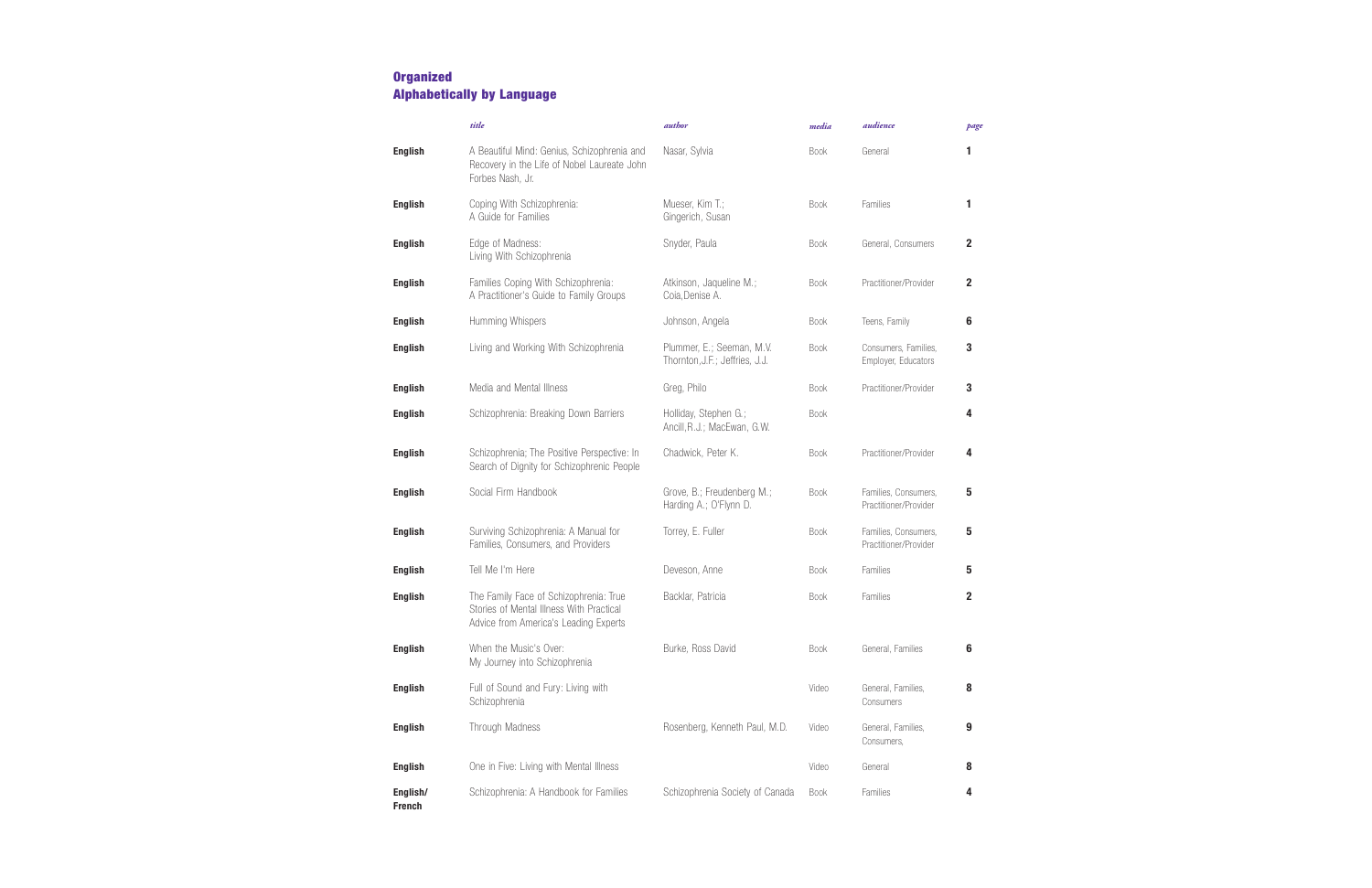### **Edge Of Madness: Living With Schizophrenia**

```
Publication date: 1996
```
*By Paula Snyder ISBN: 1851441697 English, 28 pages*

This book provides the general public with a clear description of schizo<sup>p</sup>hrenia. It also presents personal stories of those living with the illness, as well as their artwork and poetry.

### **Families Coping With Schizophrenia: A Practitioner's Guide to Family Groups**

```
By Jaqueline M. Atkinson, Denise A. Coia
```

```
Published by John Wiley & Sons
Publication date: June 1995
```
*Paperback ISBN: 0471941816 English, 284 pages*

With stories from their own experiences of working with the families of those living with schizophrenia, the authors provide advice for medical practitioners as well as family groups. Although the examples are taken from developed countries, the reviewers feel the book has wider cultural applicability. The book is most useful for those countries where developed services exist, and includes notes for relatives, group leaders, self-help groups, and staff training.

### **The Family Face of Schizophrenia: True Stories of Mental Illness With Practical Advice fromAmerica's Leading Experts**

```
Published by G.P. Putnam's Sons
Publication date: April 1994
```
*By Patricia Backlar Paperback ISBN: 0874777909 English, 283 pages*

This book is intended for caregivers, relatives, and friends of those living with schizophrenia. It presents true stories with commentaries by medical and non-medical experts. Although the examples are from North America only and target highly literate individuals, WPA reviewers recommend the book because of the clarity of its message, and its practical orientation.

### **VOLUME V**

*BOOKS*

### **A Beautiful Mind: Genius, Schizophrenia and Recovery in the Life of Nobel Laureate John Forbes Nash, Jr.**

*By Sylvia Nasar HardcoverPublished by Simon & Schuster Publication date: May 1998 ISBN: 0684819066 English*

This biography of the Nobel Prize winner, John Forbes Nash, follows him from his lonely childhood through his student years and encounter with Albert Einstein. In his twenties, Nash solved some of the most challenging mathematical problems in the world, until he began to develop delusions that he was the Prince of Peace. The book describes his family life and how he became ill. Decades later, he emerged from his illness, at the age of 66. That same year, the Nobel Prize Committee chose to honor his contribution to game theory.

WPA reviewers have described the book as "heartbreaking but inspiring" and "offering practical advice to those people living with schizophrenia and their families." It is an invaluable book for caregivers with positive messages about community acceptance, family support and the hope of recovery.

### **Coping With Schizophrenia: A Guide for Families**

*By Kim T. Mueser, Susan Gingerich Paperback Published by New Harbinger Publishing Publication date: Oct. 1994 ISBN: 1879237784 English, 346 pages*

An extensive overview for the general public as well as those living with schizophrenia and their families. Among the topics covered are: strategies for preventing relapses and other crises, as well as ways to manage stress and improve the quality of life. The book includes checklists and practical guidelines for planning activities.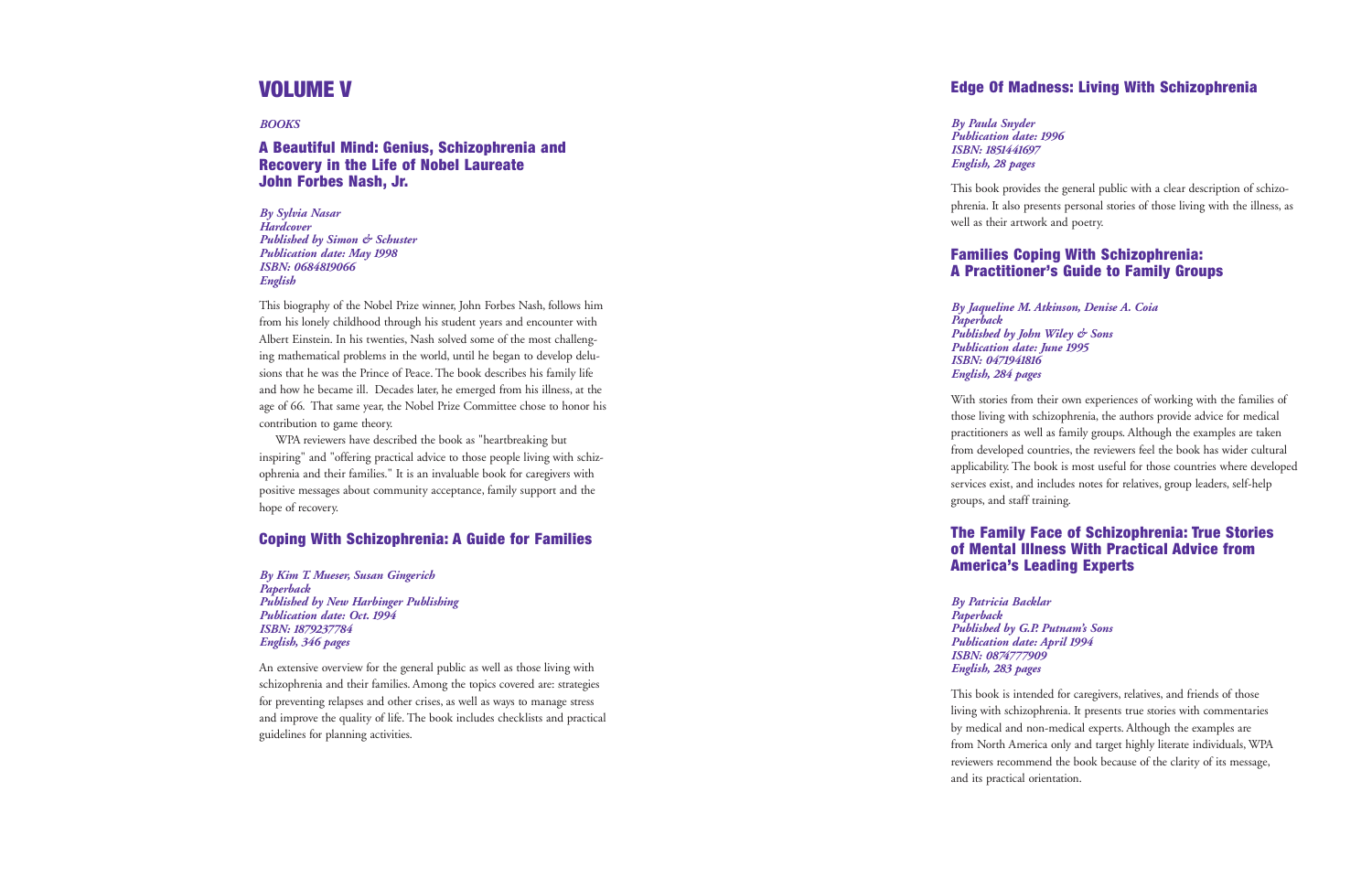### **Schizophrenia: A Handbook for Families**

*By Schizophrenia Society of Canada Health and Welfare Society of Canada Publication date: 1991 ISBN: 0662186486English & French, 68 pages*

*Copies can be obtained from: Communications Branch Dept. of National Health and Welfare 19th floor, Jeanne Mance Building Ottawa, Ontario, K1AOKG*

*Canada*

<sup>A</sup> book rich in practical information on issues facing families of those living with schizophrenia. It includes the real-life experiences of care-givers, as well as a description of Canada's mental health law and available mental health services. Information on available medications is limited. Although written for Canadian parents, the book is useful for family members in countries similar to Canada.

### **Schizophrenia: Breaking Down Barriers**

*By Stephen G. Holliday, R.J. Ancill, G.W. MacEwan Published by John Wiley & Sons Publication date: March 1997*

*ISBN: 0471967033 English*

This book identifies barriers facing those seeking to develop effective treatment and prevention programmes. The barriers range from therapeutic and economic issues to public discrimination and prejudice. This collection from a variety of different authors targeted to professional audiences such as nurses, psychologists, social workers and psychiatrists. Overall, the authors stress the importance of a mutual respect between those living with schizophrenia (and their families) and service providers.

### **Living and Working With Schizophrenia**

*By E. Plummer, M.V. Seeman, J.F. Thornton, J.J. Jeffries Paperback Published by University of Toronto Pr (Trd) Publication date: April 1990 ISBN: 0802067816 English, 148 pages*

The authors provide practical advice to those living with schizophrenia as well as caregivers, friends, and the general public. Although some of the information on available medications need to be updated, the book is well-written and organized. At 148 pages in length, it is a concise discussion of important elements in the diagnosis, treatment, and recovery from schizophrenia.

#### **Media and Mental Illness**

*By Greg Philo Published by Longman, London Publication date: 1996 ISBN: 0582292190 English, 409 pages*

The systematic study explores how mental illness is presented in the mass media. Professionals and those working the media will find it especially useful. The clarity of its presentation also makes it readable for friends and family members of people living with schizophrenia. It presents a positive, specific approach to the study of media and their portrayal of those living with mental illness. Although written for a U.S. audience, the book also provides a model for application in other countries around the world.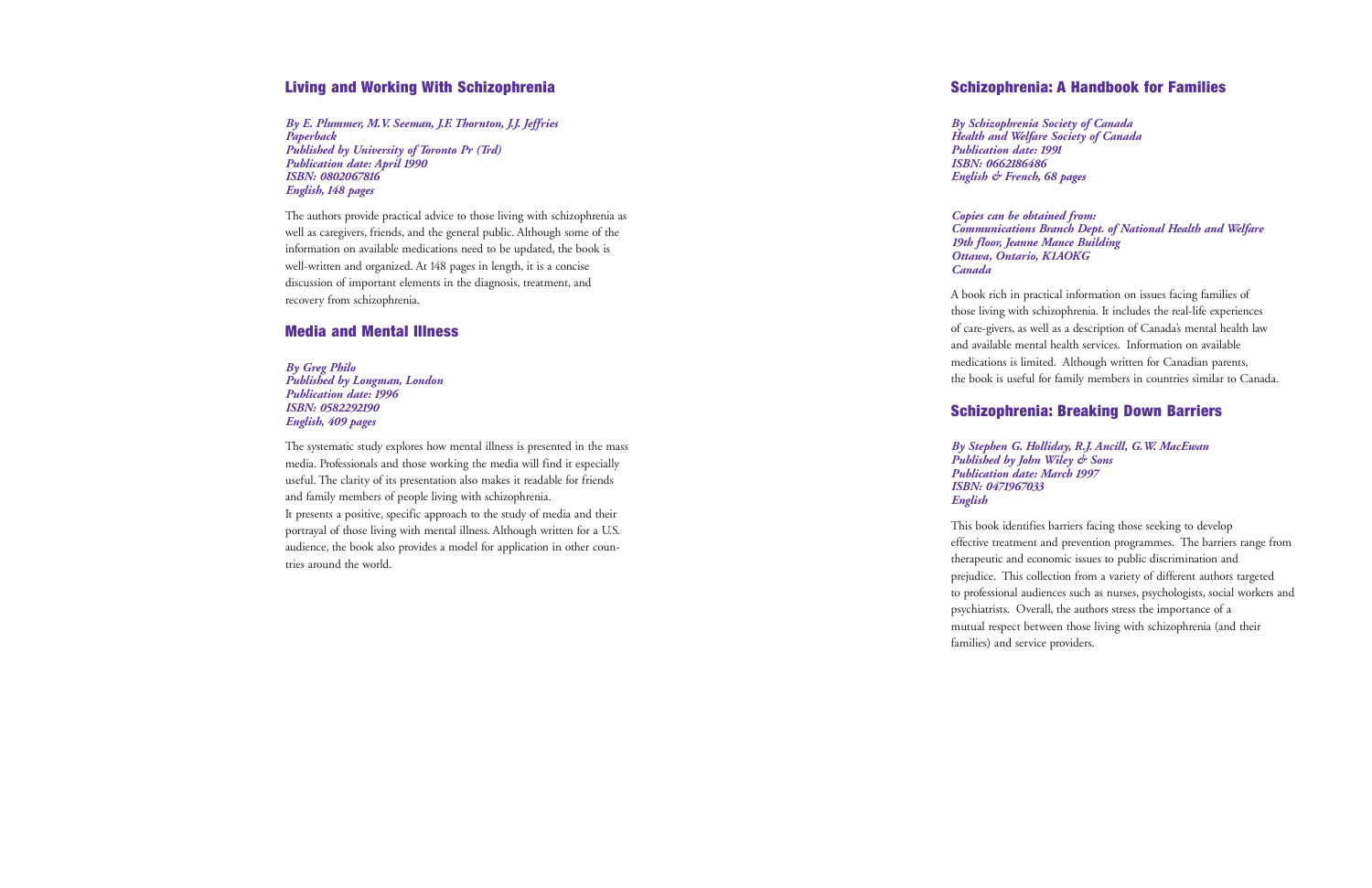### **Tell Me I'm Here**

*By Anne Deveson English*

*Published by Penguin Books Publication date: 1990*

This book is a highly accessible book for the general public. It is an account of a mother's attempts to cope with her son who has been diagnosed with schizophrenia.

### **When the Music's Over:My Journey Into Schizophrenia**

*By Ross David Burke Published by Penguin Books USA Publication date: 1995 ISBN: 0452275849 English, 254 pages*

Written by a man who has struggled with schizophrenia, the book offers practical advice for those living with the illness and those in their lives. It provides a useful perspective on the illness from the point-of-view of an educated, middle-class male from an industrialized country.

#### *CHILDREN'S BOOKS*

### **Humming Whispers**

*Published by Scholastic Inc.*

*By Angela Johnson Publication date: 1995 ISBN: 0590674528 English, <sup>121</sup> pages*

The WPA reviewers recommend this book for family members in their teenage years. It is the story of a fourteen-year old girl and her fears as she reaches the age when her sister first developed symptoms of schizophrenia. The award-winning children's book author has presented a perceptive, moving and clearly written account of what it is like for the young family members to live with someone suffering from schizophrenia.

### **Schizophrenia: The Positive Perspective: In Search of Dignity for Schizophrenic People**

*By Peter K. Chadwick Hardcover Published by Routledge Publication date: October 1997 ISBN: 0415142873 English, 220 pages*

This book, targeted to mental health professionals and those in the media, provides a positive image of those living with schizophrenia. It includes practical information on treatment. Although reviewers felt that the style of the book may be primarily suited for professionals, overall the book has value for others interested in schizophrenia and its treatment.

### **The Social Firm Handbook**

*By Bob Grove, M. Freudenberg, A. Harding, D. O'Flynn Paperback Published by Pavilion Publishing Publication date: 1997 ISBN: 1900600358 English, 89 pages*

This book discusses how to establish social firms and integrate people with mental health problems into the workforce.

### **Surviving Schizophrenia: A Manual for Families, Consumers, and Providers**

*By E. Fuller Torrey Third Edition Paperback Published by Harper Perennial Library Publication date: January 1995 ISBN: 0060950765 English*

E. Fuller Torrey has written extensively on schizophrenia. This manual is designed to help consumers and their family members cope with the illness. While reviewers found the book to be addressed primarily to a U.S. audience, they also felt that the information will be useful to many people elsewhere.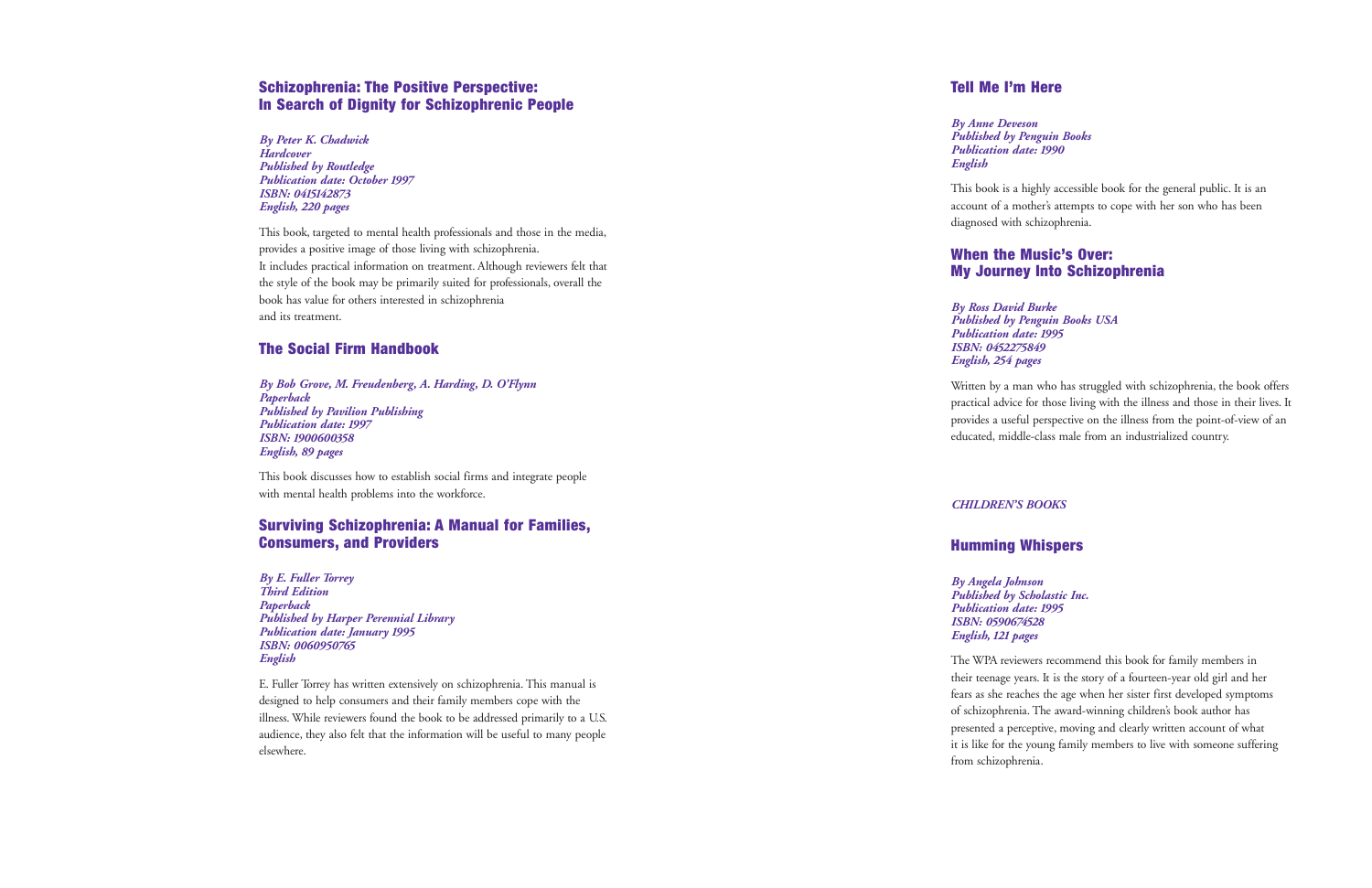#### *VIDEOS*

The following videotapes have been received by the World Psychiatric Association but have not been thoroughly reviewed by its committee members. They are presented here as a first step to building a multi-cultural library of educational and anti-stigma materials related to schizophrenia. We encourage readers to use the form at the back of this volume to submit suggestions of their own to the WPA.

### **Full of Sound and Fury: Living with Schizophrenia**

#### *Description:*

Schizophrenia is the subject here as we look at three sufferers of the debilitating disease. Daily struggles with delusions, fear and isolation drive those afflicted to lives of anguish, loneliness and some-

times, suicide. *Date:* 1995

*Language/Origin:* English, United States

*Other:* Color, 60 Minutes

*Distribution contact:* Filmakers Library 124 E. 40th Street, Suite 901 New York, NY 10016 v: 212.808.4980 f: 212.808.4983

### **One in Five: Living with Mental Illness**

*Description:*

Informational video for the general public dealing with a variety of mental illnesses, including schizophrenia.

*Language/Origin:* English/Australia

*Distribution contact:* David Plant and Associates Pty Ltd. PO Box 318 Bundgendore NSW 2621 for: Mental Health Branch Commonwealth Department of Health and Aged Care v: 1.800.066.247

#### *BROCHURES AND PAMPHLETS AVAILABLE*

Contact the WPA for more information

| <b>Dispelling the Stigma of Schizophrenia</b>         |
|-------------------------------------------------------|
| <b>Handbook of Social Functioning/Chapter</b>         |
| <b>In View of Better</b>                              |
| Les Representations Sociales de la Folie and de       |
| la Maladie Mental                                     |
| <b>Media Representations of Mental Health/Illness</b> |
| <b>National Mental Health Strategy</b>                |
| <b>National Schizophrenia Fellowship Reading List</b> |
| <b>SANE brochure</b>                                  |
| <b>Schizophrenia Educational Pamphlet</b>             |
| <b>Stigma of Mental Illness in Asian Cultures</b>     |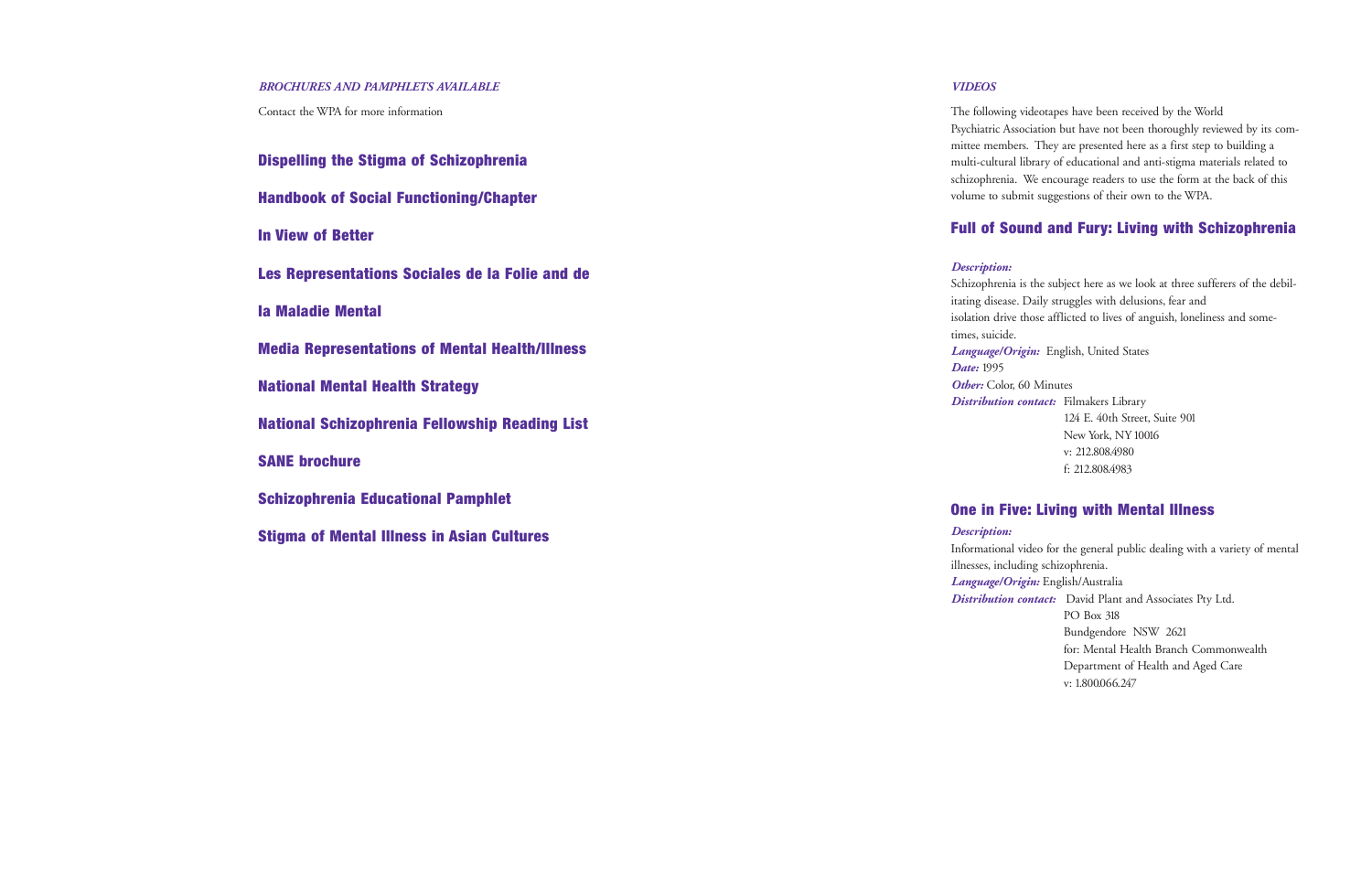$\rm{blicable):}$   $\_$ 

there any conditions of use? Copyright?): \_\_\_\_\_\_

### **WPA Global Programme to Fight the Stigma and Discrimination because of Schizophrenia Review Form**

#### **Profile**

| $\mathrm{Title:}\_\_$   |
|-------------------------|
| Source:                 |
| Author/Origin: _        |
| ISBN# (if applica       |
| Availability (Are there |
|                         |
| Date produced: _        |
|                         |

#### **Description**

Content description **(1 to 2 sentences)**

□ English ❏ Other:

### **Media and Format**

#### ❏ **Print**

- 
- ❏ Brochure
- ❏ Poster
- ❏ Comic Book

❏ **Audio** ❏ Cassette

## ❏ **Video**

| $\Box$ Book                        | $\Box$ B&W         |  |
|------------------------------------|--------------------|--|
| □ Brochure                         | $\Box$ Color       |  |
| □ Poster                           |                    |  |
| □ Comic Book                       |                    |  |
| udio                               |                    |  |
| □ Cassette                         | Reel-to-reel       |  |
| ideo                               |                    |  |
| □ VHS-NTSC                         | $\Box$ Length/time |  |
| $\neg$ VHS-PAL                     |                    |  |
| □ Other                            |                    |  |
| ectronic                           |                    |  |
| $\Box$ CD-ROM                      | $\Box$ CD-I        |  |
| $\Box$ Floppy disk                 |                    |  |
|                                    |                    |  |
| $\Box$ (other)                     |                    |  |
|                                    |                    |  |
| anguage                            |                    |  |
| $\sim$ $\sim$ $\sim$ $\sim$ $\sim$ |                    |  |

# ❏ Other

❏ **Electronic**

- ❏ CD-ROM❏ Floppy disk
- 
- 

#### ❏ **Language**

English ❏ Spanish

❏ Availability in multiple languages:

### **Through Madness**

#### *Description:*

This documentary de-mystifies psychotic illness such as schizophrenia and manic depression, and humanizes those who suffer from them. In the half-hour program, we hear from three people who describe their illness. Directed by Kenneth Paul Rosenberg, M.D.

*Language/Origin:* English, United States *Date:* 1993 *Other:* Color, 30 Minutes *Distribution contact:* Filmakers Library 124 E. 40th St, Suite 901 New York, NY 10016 v: 212.808.4980

f: 212.808.4983

#### **www.openthedoors.com**

The official website for the WPA anti-stigma programme, Openthedoors.com has information on the global campaign for health care professionals, as well as general information on the illness and treatment options, stigma related issues, and messages for care-givers, consumers, and teens. In the future, additional programme materials on the world-wide fight against stigma will be available for downloading from the site.

#### *Website*